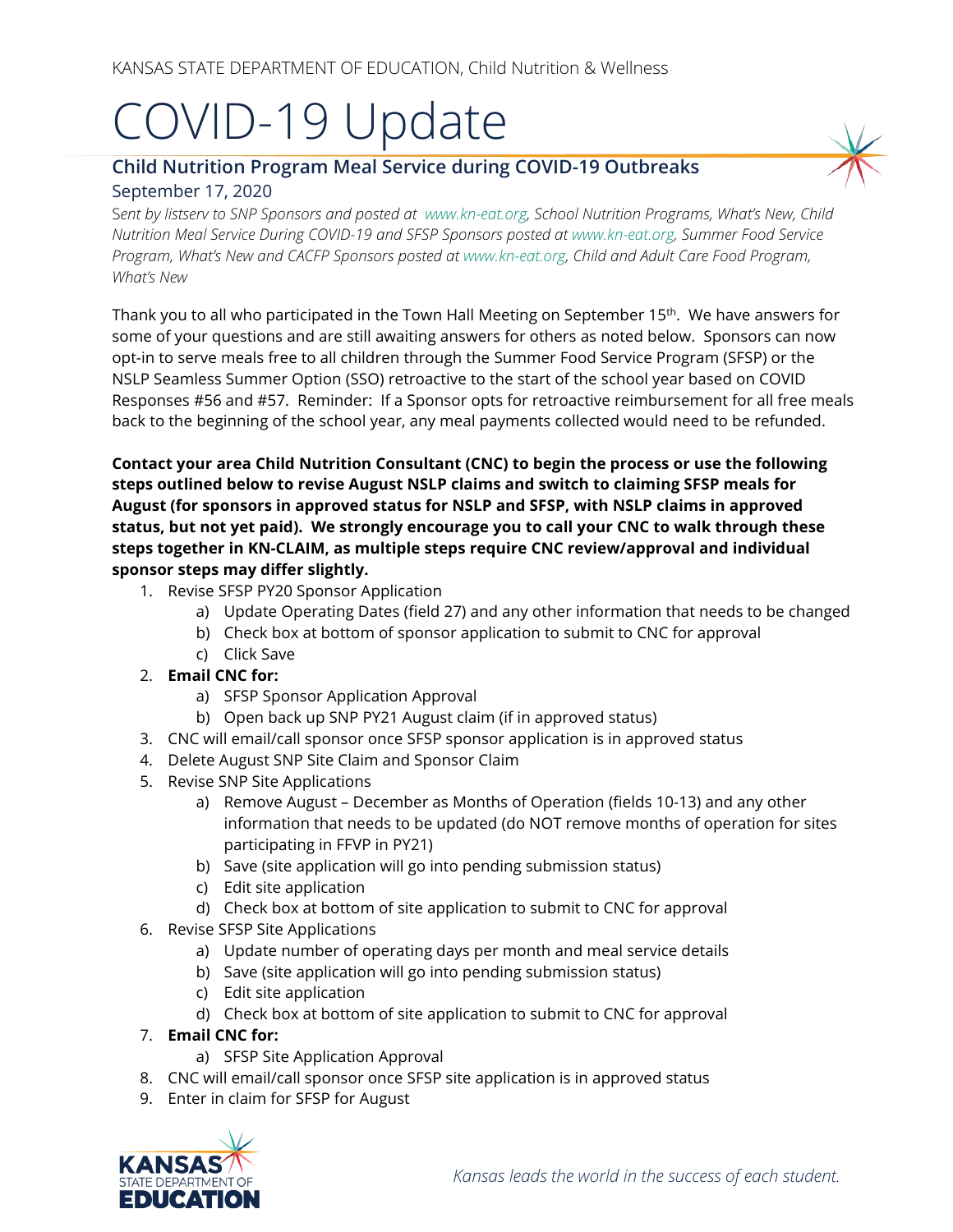

Access SFSP Meal Count Form Examples a[t www.kn-eat.org,](http://www.kn-eat.org/) Summer Food Service Program, What's New or at [www.kn-eat.org,](http://www.kn-eat.org/) School Nutrition Programs, What's New, Child Nutrition Meal Service During COVID-19.

# **SFSP Monitoring Requirements:**

- Pre-operational visits are required for new Child Nutrition Program (CNP) sites and at those sites that experienced significant operational problems in prior year
- First week visits have been waived for sites that have operated successfully in the previous year and sponsors that successfully participate in the SFSP, CACFP or the NSLP.
- Monitor Site Review must be completed in the first four weeks of SFSP operation **for each site** operated under the sponsor, including racial/ethnic identification
	- o Can be conducted as a desk audit
	- o SFSP runs on a calendar year. If a monitor site review was conducted in March for a specific site another monitor site review would not be required for that particular site even if there was a gap in service.

# **CACFP At-Risk Afterschool Meals Reminders**

- At-Risk snacks/suppers served congregately must be served after the school day has ended.
- An At-Risk snack/supper can be served non-congregrately at the same time breakfast and lunch is served non-congregately if a CACFP non-congregate waiver is completed
- An At-Risk snack/supper can be sent home at the end of the school day if a CACFP noncongregate waiver is completed
- A site MUST qualify to participate in CACFP At-Risk. There is not an area Eligibility waiver for CACFP at this time. For a site to be area eligible for CACFP At-Risk Afterschool Meals, the site must be located within the boundaries of a school that at least 50% of the student population qualifies for free and reduced price meals.

# **Q & As from the Town Hall**

### **Q. What should the Summer Food Service Program Adult Meal Charge be for non-Program adults?**

A. The calculation of the meal costs should be based on the full cost of preparing the meal, including the food, supplies, labor and other costs paid for by the sponsor. In the Summer Food Service Program, the adult meal price can be lower than the current SFSP reimbursement rates because the price of the meal should be based on cost. If cost data is not available, you can use the average reimbursement for the SFSP meal which is \$4.15 for lunch and \$2.40 for breakfast

# **Q. Can the Special Milk Program operate in addition to the SFSP/SSO?**

A. Yes this is okay in the specific instance authorized by §215.7 Requirements for participation.(a) Any school or nonprofit child care institution shall receive the Special Milk Program upon request provided it does not participate in a meal service program authorized under the Child Nutrition Act of 1966 or the National School Lunch Act; except that schools with such meal service may receive the Special Milk Program upon request only for the children attending split-session kindergarten programs who do not have access to the meal service.

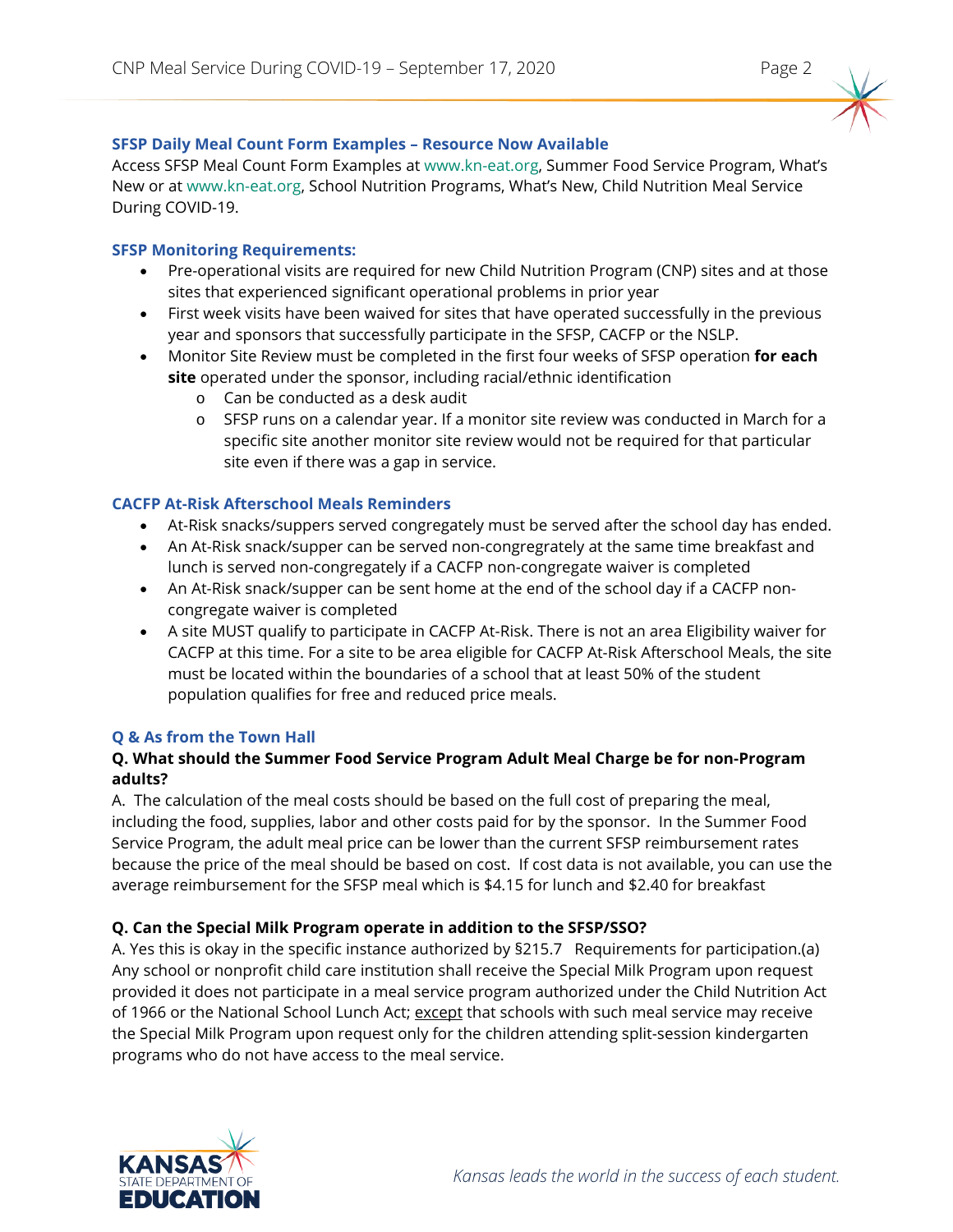# **Q. Can the National School Lunch Program (NSLP) Afterschool Snack Program operate with the Seamless Summer Option (SSO)?**

A. Yes, because SSO is part of the NSLP. As long as school is in session, and the school is offering an afterschool program, the afterschool snack program may be operated with SSO. Schools operating SSO, can do either CACFP Afterschool At-Risk (following At-Risk requirements) or NSLP Afterschool Snack (so long as school is in session). Schools continuing to operate under NSLP can do either CACFP Afterschool At-Risk (all requirements being met - a site must qualify to do At-Risk) or NSLP Afterschool Snack (all other requirements being met).

### **Q. Can the National School Lunch Program (NSLP) Afterschool Snack Program operate with operate with the Summer Food Service Program (SFSP)?**

A. Question has been sent to USDA National Office. In the meantime, Sponsors operating SFSP CAN do CACFP Afterschool At-Risk (all requirements being met- a site must qualify to do At-Risk). Reminder: Afterschool snacks must be accompanied by an educational or enrichment activity but flexibility has been provided to offer it virtually: Note: Under sections 17(r)(2)(B) and 17A(a)(2)(C) of the Richard B. Russell National School Lunch Act, 42 U.S.C. 1766(r)(2)(B) and 42 U.S.C. 1766a(a)(2)(C), respectively, afterschool meals and snacks must be served in a school or program with an educational or enrichment purpose. FNS regulations further require at 7 CFR 210.10(o)(1)(ii) and 7 CFR 226.17a(b)(1)(ii) and (iii), eligible schools and at-risk afterschool care centers to serve afterschool meals and snacks in a structured and supervised environment, with an educational or enrichment activity. Because the enrichment or educational activity has not been waived, please reference alternate options in SP 24-2020 #18.

### **Q. During COVID-19 how may we offer the enrichment activity if we are operating in a noncongregate setting for social distancing and safety?**

A. At-risk afterschool care centers providing non-congregate meals under *[Nationwide Waiver to Allow](https://gcc02.safelinks.protection.outlook.com/?url=https%3A%2F%2Fwww.fns.usda.gov%2Fcn%2FNationwide-Waiver-extension2-Non-congregate-Feeding-Child-Nutrition-Programs&data=02%7C01%7C%7Cf38c1c06874c4e51ae1908d85a610d4d%7Ced5b36e701ee4ebc867ee03cfa0d4697%7C0%7C0%7C637358720164767829&sdata=8sNMqIUI8qgsGQ%2B%2FuNa%2F%2Bl0jVEKATqB24%2FBYx3af%2Ba0%3D&reserved=0)  Non-congregate [Feeding in the Child Nutrition Program –](https://gcc02.safelinks.protection.outlook.com/?url=https%3A%2F%2Fwww.fns.usda.gov%2Fcn%2FNationwide-Waiver-extension2-Non-congregate-Feeding-Child-Nutrition-Programs&data=02%7C01%7C%7Cf38c1c06874c4e51ae1908d85a610d4d%7Ced5b36e701ee4ebc867ee03cfa0d4697%7C0%7C0%7C637358720164767829&sdata=8sNMqIUI8qgsGQ%2B%2FuNa%2F%2Bl0jVEKATqB24%2FBYx3af%2Ba0%3D&reserved=0) Extension #2* must comply with the requirement to provide an education or enrichment activity (7 CFR 226.17a(b)(1)). However, under the non-congregate and parent pick-up waivers, these activities may be conducted virtually or in other non-congregate ways. Program operators may consider offering online homework assistance, activity packets, electronic games and books, or other e-learning activities for the children to partake in at home. For example, Team Nutrition offers a variety of online games, books, and nutrition education activities for children at: [https://www.fns.usda.gov/tn/digital-nutrition-resources-kids.](https://gcc02.safelinks.protection.outlook.com/?url=https%3A%2F%2Fwww.fns.usda.gov%2Ftn%2Fdigital-nutrition-resources-kids&data=02%7C01%7C%7Cf38c1c06874c4e51ae1908d85a610d4d%7Ced5b36e701ee4ebc867ee03cfa0d4697%7C0%7C0%7C637358720164777789&sdata=YAMbitWfqCOOaEVJ4FJEw2iFtZQxz4q1XXS8JWNEM2Q%3D&reserved=0) Although children are not required to participate in or complete the activity in order to receive an afterschool meal or snack, the afterschool care center must offer the activity.

# **Q. Must sponsor-conducted Afterschool Snack Program (ASP) site reviews, that are required in 7 CFR 210.9(c)(7), be completed on-site?**

A. The regulations requiring that Sponsors that operate the Afterschool Snack Program (ASP) review each program two times a year as outlined in 7 CFR 210.9(c)(7) does not specify that the review is onsite. Therefore, the review can be conducted off-site. In addition, the intent of the CNR #41 waiver is to allow for social distancing and reducing the number of people coming into contact with each other in the school setting while maintaining program integrity through monitoring off-site. Thus CNR#41 allows that any on-site visit or review may be conducted off-site.